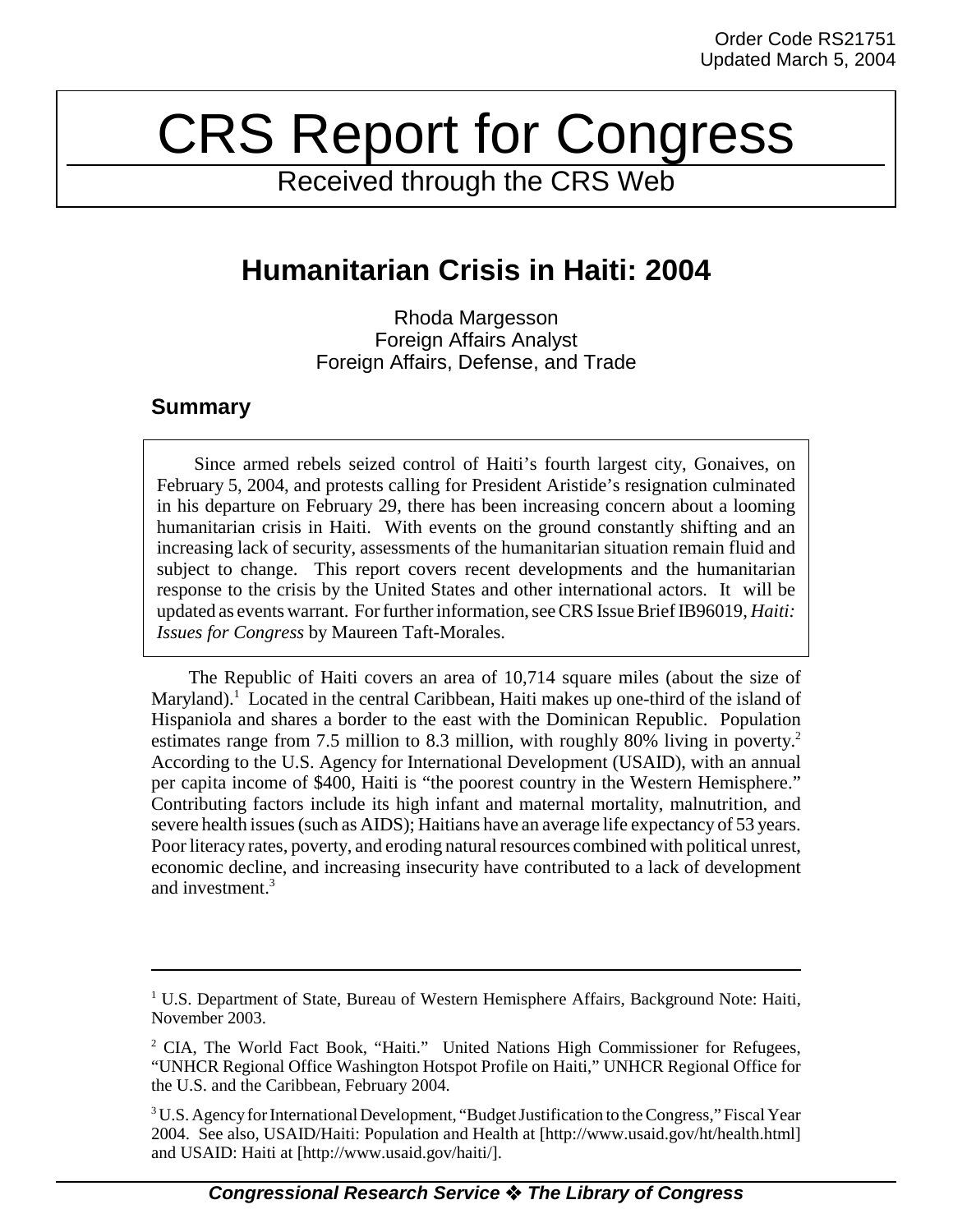Humanitarian relief efforts since February 5, 2004, have been very limited due to insecurity, chaos, and lack of access within the capital and on roads throughout the country. Distribution of food and provision of health care remain the issues of greatest concern. Protection of civilians and humanitarian organizations are also a top priority. The offices of a number of humanitarian organizations in Haiti have been looted, although the violence witnessed around President Aristide's February 29 departure appears to have eased with the presence of U.S., French, and Canadian military forces on the ground.

#### **Recent Developments by Sector**

**Food Security.** It has been reported that food stocks, stored by the World Food Program (WFP) and nongovernmental organizations (NGOs), could last several months if appropriately distributed. USAID estimates that a total of 20,000 metric tons is currently available.4 Lack of road security has so far prevented the WFP from delivering some food aid, particularly in the north, where floods in December 2003 had already affected 25,000 people. Estimates suggest that more than 250,000 beneficiaries of food aid in the north could now be affected by suspended food distributions.<sup>5</sup> Moreover, eight hundred tons of food and other non-food items were looted from the WFP warehouse in Cap-Haitien on February 22, 2004. As a result of the insecurity and unrest, the WFP suspended shipments of rice to Cap-Haitien.<sup>6</sup> The rural areas are of less concern than urban areas in terms of the impact of the conflict on local food availability.<sup>7</sup> On March 5, WFP began to deliver food rations to a hospital and orphanage in Port-au-Prince from its warehouse in the capital. This is the first distribution in a couple of weeks. If security continues to improve, WFP is to increase its deliveries in March to include 66,000 people in the capital. $8$ 

**Health.** Provision of basic health services and the availability of drugs and medical supplies in hospitals remain of critical concern. The International Committee of the Red Cross (ICRC), in cooperation with the Haitian Red Cross, is sending convoys to several cities with medical supplies. It is also coordinating its work with other National Societies, such as the French Red Cross and Netherlands Red Cross. The World Health Organization (WHO), which leads the Inter-Agency Crisis Committee along with the Pan American Health Organization (PAHO), is coordinating with U.N. agencies such as the U.N. Children's Fund (UNICEF) and U.N. Population Fund (UNFPA), other international partners, and the Haitian Health Ministry to coordinate humanitarian aid and supply main

<sup>&</sup>lt;sup>4</sup> According to WFP, one metric ton is enough food to feed 2,000 people a day.

<sup>&</sup>lt;sup>5</sup> UNHCR, "UNHCR Regional Office Washington Hotspot Profile on Haiti," UNHCR Regional Office for the U.S. and the Caribbean, February 2004.

<sup>6</sup> U.N. Office for the Coordination of Humanitarian Affairs (OCHA), "Haiti: Socio-Political Crisis OCHA Situation Report No. 2," February 25, 2004.

<sup>&</sup>lt;sup>7</sup> USAID, "Haiti: Complex Emergency Fact Sheet #3 (FY2004)," March 1, 2004.

<sup>&</sup>lt;sup>8</sup> WFP, "First WFP Truck Hits the Road in Haiti to Take Food to Orphanage," March 5, 2004.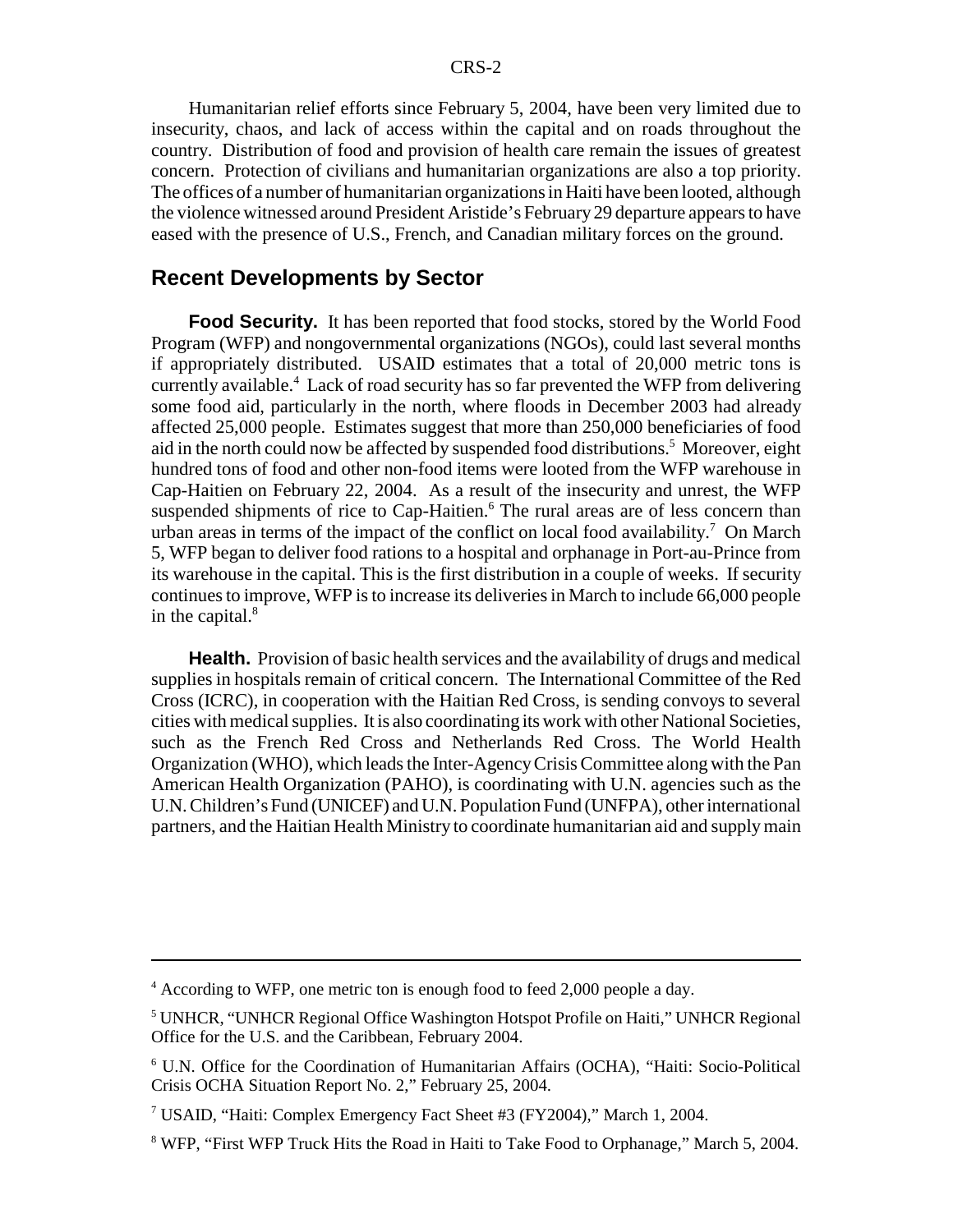hospitals and operating centers.<sup>9</sup> They are also working with PROMESS, Haiti's central pharmacy to supply essential drugs.<sup>10</sup>

The Committee is now also focused on guarantees of security for convoys and medical personnel. The ICRC reports that armed incursions have taken place in hospitals, where the lives of medical staff and patients have been threatened, equipment destroyed, and supplies looted. The ICRC is also increasing efforts to appeal for security for aid workers and civilians.<sup>11</sup>

**Fuel.** Fuel scarcity is being reported as a critical problem throughout the country, particularly in the north.<sup>12</sup> There are concerns that this will delay humanitarian relief operations and have an impact on relief services, such as the delivery of food, generation of electricity for potable water supplies, and provision of health care.<sup>13</sup> On March 2, PAHO began distributing much need fuel supplies at 10 Haitian hospitals.<sup>14</sup>

**Population Movements.** So far there have been very limited population movements — approximately 30 Haitians are seeking asylum in Cuba, 62 in Jamaica and 300 in the Dominican Republic. No large groups of internally displaced persons (IDPs) have been reported.<sup>15</sup> The United Nations High Commissioner for Refugees (UNHCR) is setting up contingency plans in the event of a mass exodus from Haiti. A UNHCR Emergency Coordinator has been assigned to the region.<sup>16</sup> The Dominican Republic, a party to the 1951 Refugee Convention and its 1967 Protocol, had reportedly hinted at possible border closures, but UNHCR has assigned an emergency and planning expert to the Dominican Republic who is to remain there for the duration of the crisis and assist with contingency efforts.<sup>17</sup> The International Federation of Red Cross and Red Crescent Societies (IFRC) is focused on those leaving the country and working with National Societies in the Dominican Republic, Jamaica, and Cuba.

<sup>12</sup> USAID "Haiti: Complex Emergency Fact Sheet #2 (FY2004)."

<sup>13</sup> OCHA, "Lack of Fuel Disrupting Life in Northern Haiti,"February 24, 2004.

<sup>14</sup> PAHO, "PAHO Seeks to Restore Service at 10 Key Haitian Hospitals," March 2, 2004.

<sup>15</sup> International Federation of Red Cross and Red Crescent Societies (IFRC), "Red Cross Rallies Round for Haiti Refugees," March 4, 2004.

<sup>16</sup> UNHCR, "UNHCR Regional Office Washington Hotspot Profile on Haiti," UNHCR Regional Office for the U.S. and the Caribbean, February 2004.

<sup>&</sup>lt;sup>9</sup> OCHA, "Haiti: Socio-Political Crisis OCHA Situation Report No. 2," February 25, 2004; USAID, "Haiti: Complex Emergency Fact Sheet #1 (FY2004)."

<sup>&</sup>lt;sup>10</sup> Pan American Health Organization (PAHO), "PAHO Asks Respect for Health Centers in Haiti Crisis," February 23, 2004.

<sup>&</sup>lt;sup>11</sup> International Committee of the Red Cross (ICRC), "ICRC Boosts Aid and Calls for Respect for Civilians and Medical Personnel," March 4, 2004.

<sup>&</sup>lt;sup>17</sup> UNCHR, Public Information Section, "UNHCR Urges International Support for Haitians and Right of Asylum," February 26, 2004. For more information on the 1951 U.N. Convention Relating to the Status of Refugees and/or its 1967 Protocol, see CRS Report RL31690 *United Nations High Commissioner for Refugees (UNHCR)* by Rhoda Margesson and Johanna Bockman.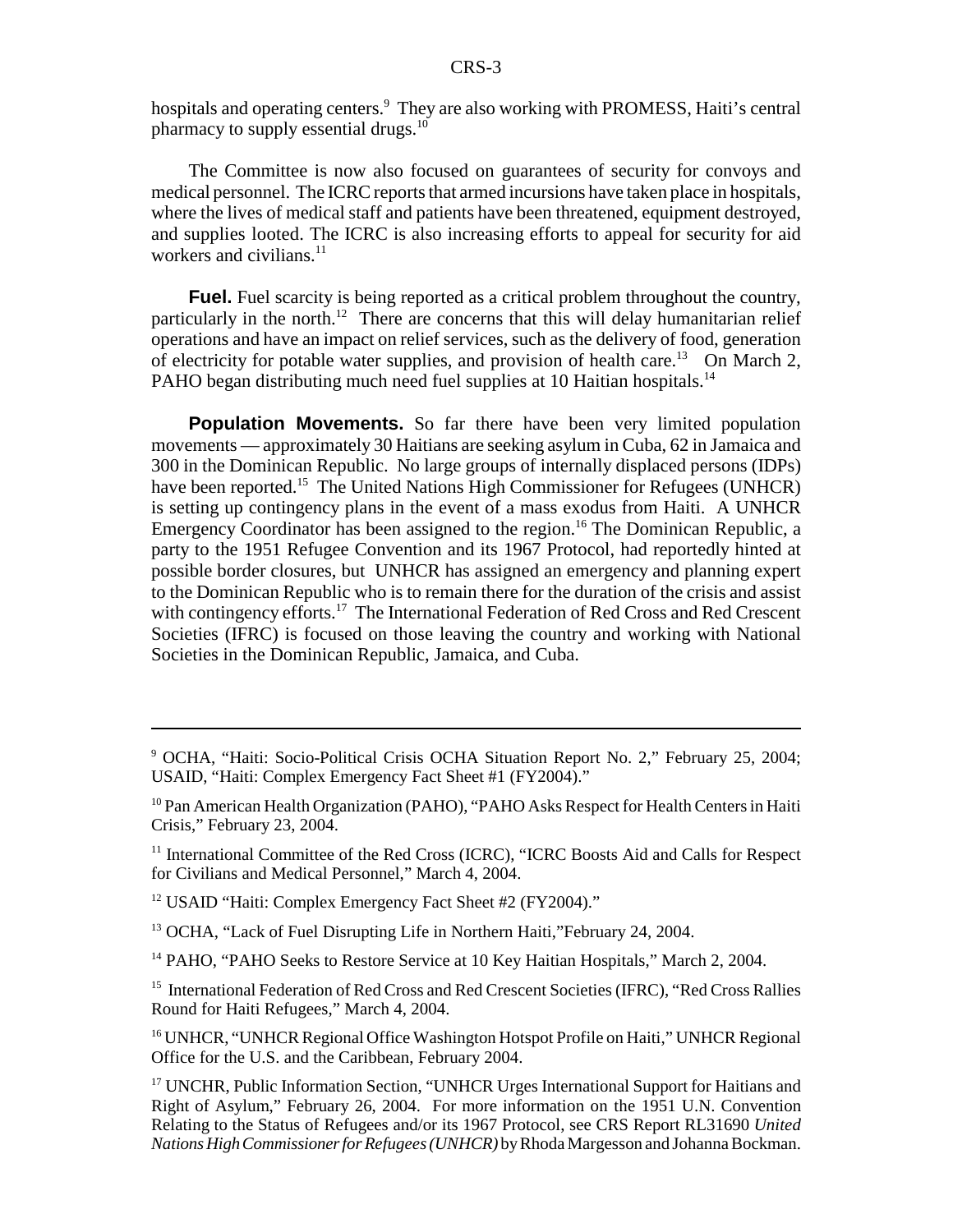#### CRS-4

Some reports by the U.N. Office for the Coordination of Humanitarian Affairs (OCHA) suggest that people may be moving from insecure areas into the mountains and from some rural areas into the main cities, making needs assessments more difficult at this time.18 The deportation of undocumented Haitians from the United States was suspended on February 23, 2004, due to the violent situation emerging in Haiti.<sup>19</sup> However, as of February 28, the United States has removed 717 Haitians back to Haiti thus far in FY2004.<sup>20</sup> As of March 2, 2004, the U.S. Coast Guard has interdicted 2,053 Haitians in FY2004.21 For more information about Haitian migrants, see CRS Report RS21349, *U.S. Immigration Policy on Haitian Migrants,* by Ruth Ellen Wasem.

Foreign nationals, including U.S. Embassy and U.N. non-essential staff and dependents, have been evacuated, although access to airports and main roads of the capital may have delayed some departures.

**Protection of Human Rights.** Congress has been concerned with the protection of human rights and with security conditions within Haiti. During President Aristide's second term, increases in political violence renewed concerns over security and police effectiveness. In 2001, President Aristide announced a "zero tolerance" policy toward suspected criminals. According to various human rights reports, this announcement was followed by numerous extrajudicial killings by the Haitian National Police and lynchings by mobs. The government's respect for freedom of the press continued to deteriorate. According to the State Department, "The [Haitian] government's human rights record remained poor, with political and civil officials implicated in serious abuses."<sup>22</sup>

New concerns over human rights violations are presented by the leaders of the armed rebellion which contributed to Aristide's resignation. Both Louis Jodel Chamblain and Guy Phillipe were members of the Haitian military. Chamblain is the alleged leader of a death squad responsible for killing thousands of civilians after the 1991 military coup against former President Aristide. Philippe, who was also a police commissioner in Cap-Hatien, fled into exile after being accused of involvement in a coup attempt against President Preval in 2000. Philippe says he wants to reconstitute the Haitian army, and reportedly declared himself its head on March 2, 2004. The Haitian army, which had a long history of human rights abuses, was disbanded in 1995.

<sup>&</sup>lt;sup>18</sup> OCHA, "Haiti: Socio-Political Crisis OCHA Situation Report No. 2," February 20, 2004.

<sup>&</sup>lt;sup>19</sup> OCHA, "Haiti: Socio-Political Crisis OCHA Situation Report No. 2," February 25, 2004.

<sup>&</sup>lt;sup>20</sup> Department of Homeland Security, Immigration and Customs Enforcement.

<sup>&</sup>lt;sup>21</sup> Department of Homeland Security, U.S. Coast Guard.

<sup>&</sup>lt;sup>22</sup> State Department's Country Reports on Human Rights Practices for the Year 2003.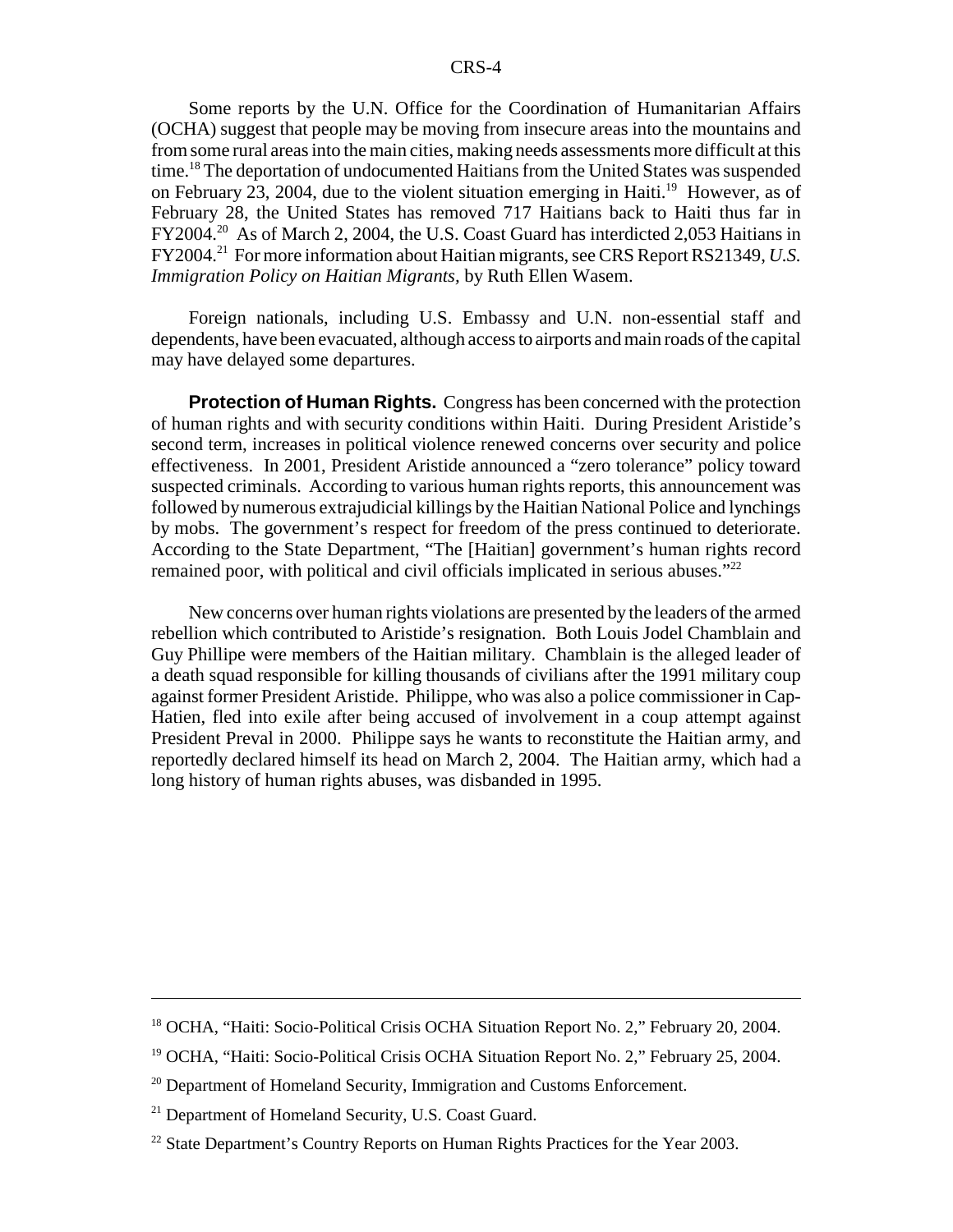#### **Response to the Humanitarian Crisis in Haiti**

**U.S. Government Assistance.** The United States Agency for International Development (USAID) and its Office of U.S. Foreign Disaster Assistance (OFDA) conducted an assessment mission from February 9-11, 2004 and sent a permanent threeperson team to Haiti on February 24. Ambassador James B. Foley, the U.S. Ambassador to Haiti, declared Haiti a disaster on February 18, 2004, making it eligible for U.S. humanitarian assistance. As of early 2004, OFDA had provided \$50,000 for transport and delivery of medical supplies, \$87,000 for medical kits, \$400,000 to PAHO for medical supplies and relief activities, and \$412,287 for Catholic Relief Services to provide emergency cash grants, for a total of \$949,287 in humanitarian assistance.<sup>23</sup>

The Bureau of Population, Refugees, and Migration (PRM) at the State Department is also actively involved in providing assistance. It released \$20,000 in Ambassador's Funds in February. The ICRC has appealed to donors for 4.6 million Swiss francs (US\$3.6 million) to cover relief operations over the next several months. PRM plans to respond with a significant amount of support, although final numbers are pending approval. Other appeals appear to be focused on medical and food assistance which are the main areas of concern at the moment. Contingency planning for refugees and monitoring needs in other areas will continue as the situation in Haiti unfolds.

Interaction, a coalition of US-based relief organizations, reports that a number of its affiliates are coordinating relief on the ground and from the United States.<sup>24</sup>

**International Humanitarian Actors.** Humanitarian actors responding to the crisis in Haiti also include U.N. agencies, international organizations, NGOs, and bilateral and multilateral donors.<sup>25</sup> The U.N. Secretary-General appointed John Reginald Dumas of Trinidad and Tobago as the Special Advisor on Haiti on February 26, 2004. The U.N. established an Inter-Agency Humanitarian Mission which conducted an assessment of the situation. It is currently focused on coordinating relief through a Task Force with representatives from all U.N. agencies involved (WFP, WHO/PAHO, UNICEF, OCHA, Food and Agriculture Organization (FAO), Joint United Nations Program on HIV/AIDS (UNAIDS), UNFPA, U.N. Development Program (UNDP), U.N. Educational, Scientific, and Cultural Organization (UNESCO)), assisting the U.N. Resident Coordinator and the U.N. Country Team with information sharing and decisionmaking involving the humanitarian actors in Haiti, and negotiating the safe, neutral, and effective delivery of aid through a "Humanitarian Corridor."26

International donors have also been making commitments to assist Haiti. For example, on March 4, 2004, the European Commission earmarked 1.8 million euros for the provision of health care, protection for civilians and humanitarian organizations, and

<sup>&</sup>lt;sup>23</sup> USAID, ""Haiti: Complex Emergency Fact Sheet, #3 (FY2004)," March 1, 2004.

<sup>&</sup>lt;sup>24</sup> InterAction, "InterAction Members Respond to Humanitarian Crisis in Haiti," [http://www.reliefweb.int]. See also [http://www.interaction.org].

<sup>&</sup>lt;sup>25</sup> OCHA, "Haiti: Socio-Political Crisis OCHA Situation Report No. 2," February 20, 2004.

<sup>&</sup>lt;sup>26</sup> OCHA, "Haiti: Socio-Political Crisis OCHA Situation Report No. 2," February 20, 2004.